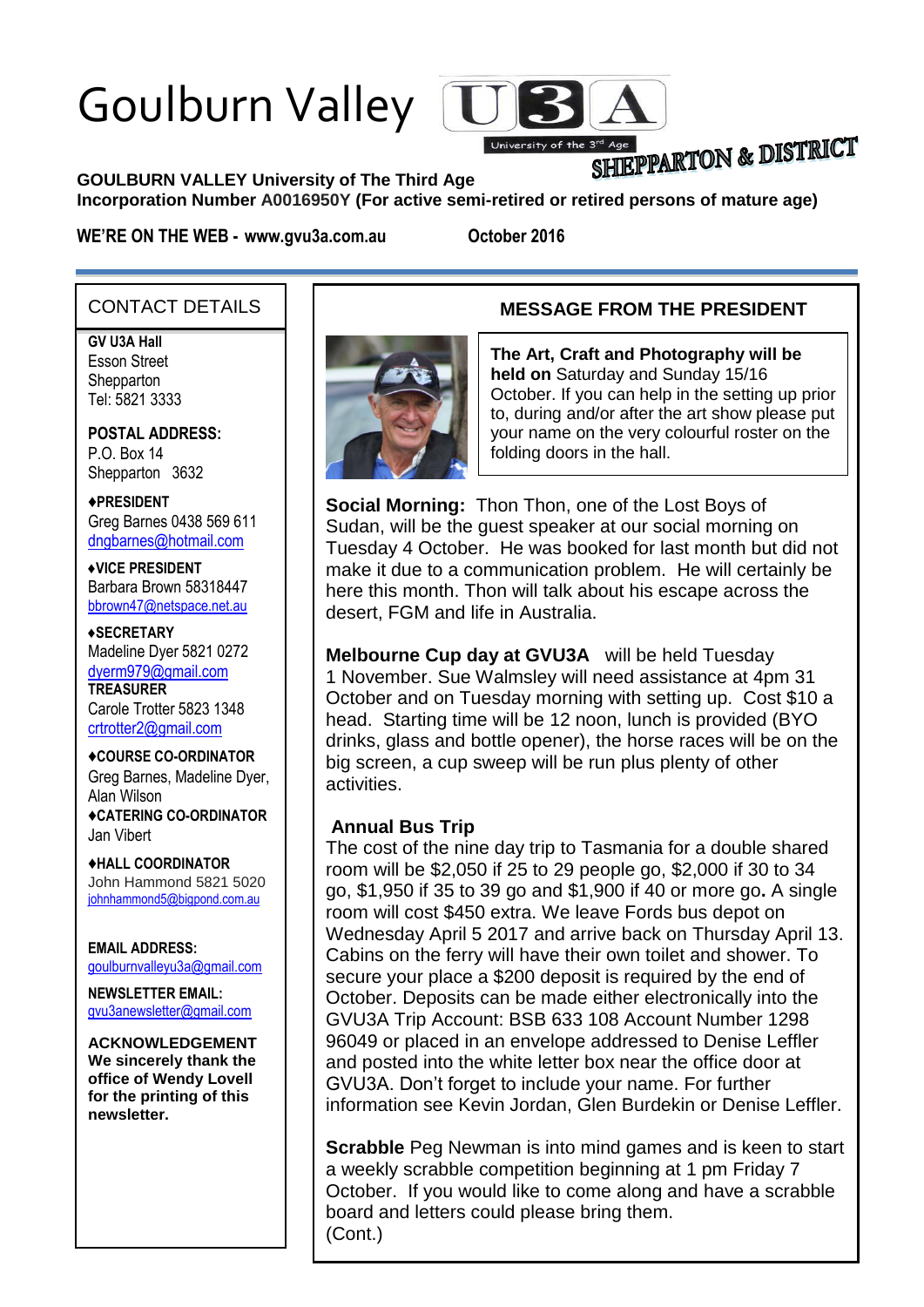# **Message from the President (Continued)**

**Dancing classes** are still being considered. Beris is on the case and we may have some further news for you I n the next newsletter.

**Traveler's aid.** Services for Seniors card holders are available at the Southern Cross train station. Brochures in the GVU3A hall foyer provide further information about this.

Bring back the **nametag**. Some committee members would like to see more GVU3A members' wearing nametags.

**Regional meeting - Cobram U3A** held the last regional U3A meeting of all NE Victorian clubs. Two well qualified speakers told us about ageing, isolation and loneliness; promoting well being and that people are generally active and healthy for at least 10 years after retirement. They also said you need financial security, a sense of purpose and good personal relationships to be happy at this time of life. To maintain or increase our membership U3As have to keep regenerating themselves by having a succession plan for committee members and course leaders and should always be welcoming to new members so that they will come back.

**GVU3A Survey:** At the last social morning I mentioned the results of this survey. Of our 340 members that received surveys 86 replied. 76% of these respondents regularly or occasionally attended U3A social activities (e.g. cup day, social morning, trivia night). This is very positive compared to the other five U3As that were involved in a similar survey. 20% of GVU3A respondents have a university degree which shows that the name University of the Third age did not discourage the remaining 80% of people from joining. 61% of our respondents were female, 31% were male and 8% did not answer the question. Our actual membership has a greater imbalance with 73% female. About half of the respondents live with a partner, 12% live in a retirement village or similar (this percentage was much higher than other U3As). 31% had of our respondents had a disability where as the ABS says that in Australia 48% of those over 60 have a disability (is GVU3A doing enough to cater for people with disabilities?). 88% found out about U3A through a friend or word of mouth the remaining 12% found out through our advertisements. This 88% was higher than other U3As. Our committee will look at these results and determine what can be done.

Greg Barnes

# **SANDRA'S KEEPSAKES**

Christmas will be here before we know it. This month you can make a Christmas star tree to place in your house to make it look "Christmassy." On Tuesday 18 October people have the chance to attend the hall from 9 am till 12 noon to make the Christmas Star Tree. It will cost \$28 for the timber tree, some glitter paper and some decorations. Please ring Sandra on 58210231 by Tuesday 11 October so she can order the necessary materials.

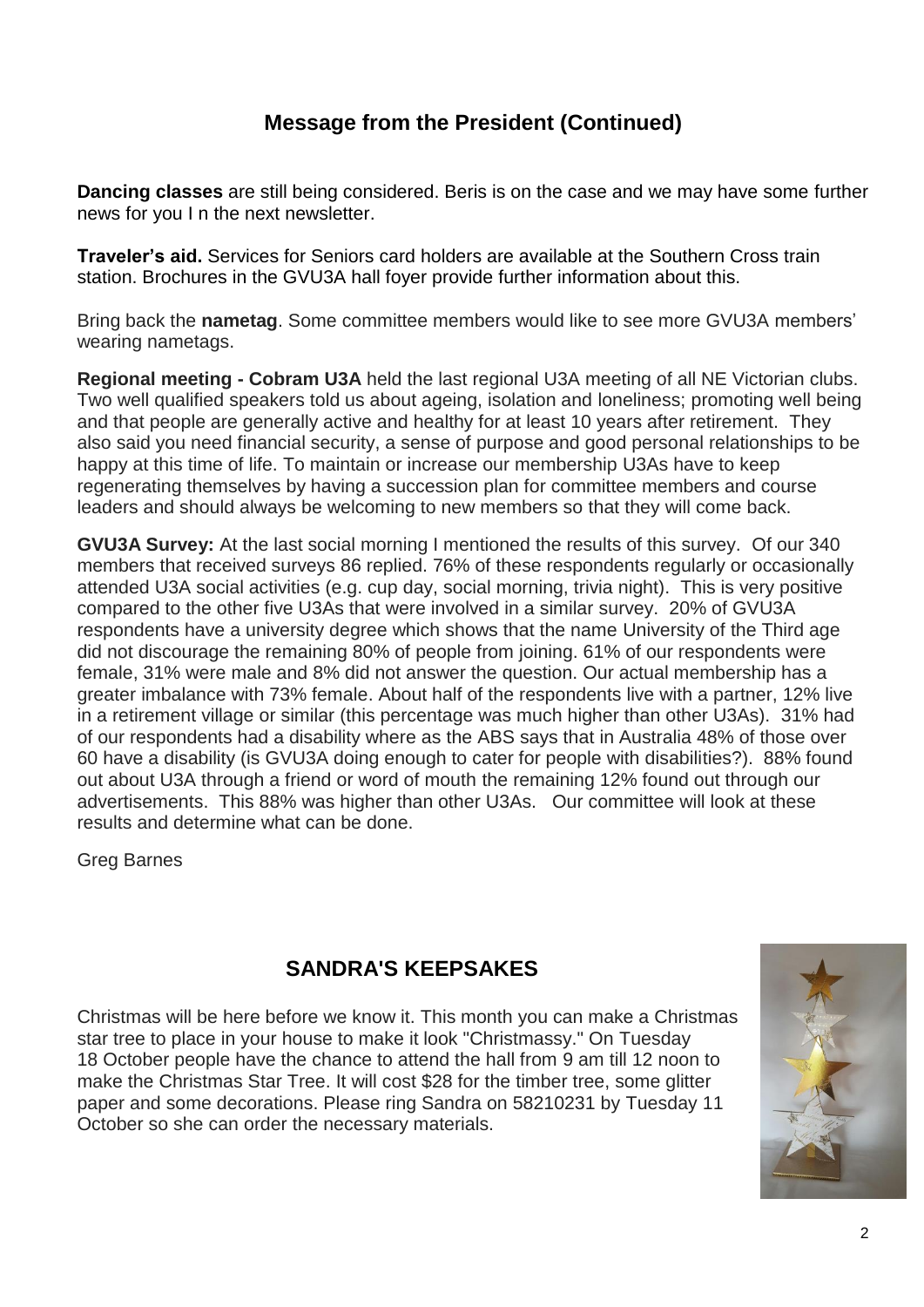## **CRAFT**

The craft girls attending each Tuesday have been enjoying their afternoons doing various projects of their own. On Tuesday 4th October they are being asked to attend so we can have a meeting to discuss the Art/Craft/Photography Show to be held 15/16 October. Usually craft ladies display lots of their work but it seems this year it is not so popular. We need to discuss this matter so the committee can be advised whether we want to take part. Please attend.

## **NATURAL RESOURCES**

**Friday October 7**; 10am U3A Hall

**GUEST SPEAKER**; Dr. Jenny Wilson, Strategic Landscape Planner, Goulburn Broken Catchment Management Authority

**SUBJECT**; Jenny will discuss the research, on ground works and happenings in the grassy woodland ecosystems of the Goulburn Broken Catchment.

#### **Friday October 14**; 10am U3A Hall

**GUEST SPEAKER**; Sam Birrell, CEO Committee for Greater Shepparton. The Committee was established to unite its business and community leaders to influence public policy and advocate on issues to strengthen the economy and make the region a more vibrant place to live. The Committee represents over 80 of the most influential businesses, community organisations and statutory authorities from the region.

**SUBJECT;** Sam will discuss the activities of the Committee for Greater Shepparton and his journey in regional leadership.

#### **BUS TRIP, FRIDAY NOVEMBER 4**

Visit Lake Buffalo dam upgrade and see Winton Wetland progress.

Departs Ford's Bus Depot Telford Drive Shepparton 8am returns approx. 5pm

*COST* **\$50**, includes picnic lunch at the Lake Buffalo Recreation Area and afternoon tea at the Winton Wetlands Café.

Money required by October 14 Natural Resources Meeting.

John Dainton 5821388

# **HISTORICAL STUDIES**

Keith Smith will present his paper on "Wireless History" on Monday 10 October at 10am. All welcome. Suggestions for the 2017 programme are sought for consideration.

Contact John Lawry at [jrlawry@bigpond.com](mailto:jrlawry@bigpond.com) 0r 58231704

# **SOCRATES CAFE**

The topic for open discussion on Monday 24 October at 10am is "The role of Volunteers in Modern Life."

Pat Crudden will commence the session with his insightful introductory comments. If you are interested but have not come to Socrates Cafe before be assured that the session is conducted under the Chatham House Rule and a respect for the opinions of others. No record is kept of the discussion. Contact John Lawry at [jrlawry@bigpond.com](mailto:jrlawry@bigpond.com) or 58231704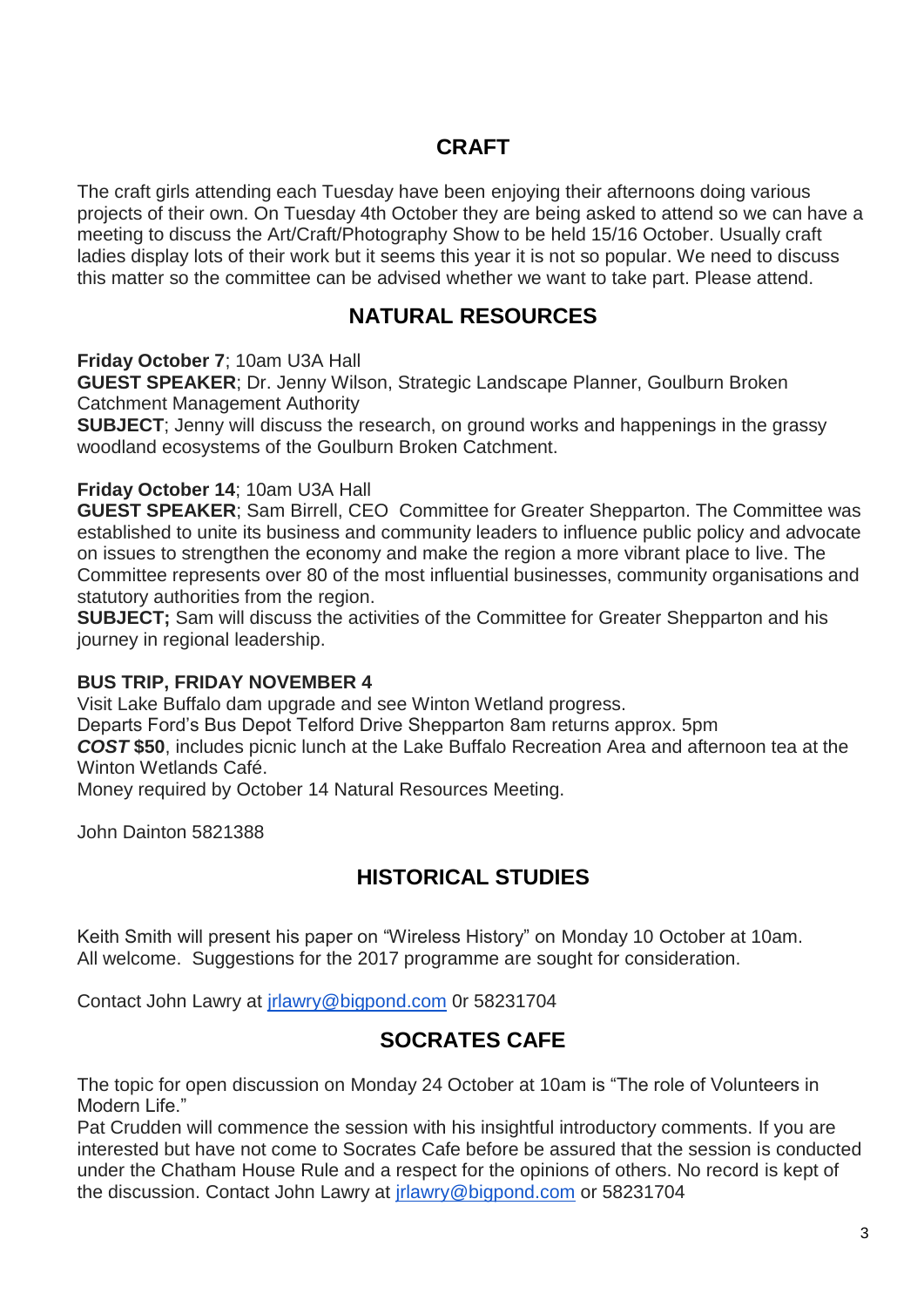# **CANINE CAPERS**

Canine Capers will meet at 10am at the cafe end of the lake to facilitate doggies entertainment and ours. Contact Janiene 0409 337 520 or Jeanette 043802140808. All doggie people welcome even if they have been walkies earlier in the day (att: Anita). Please bring your loved puppies for socialisation, and yourselves for the same.

# **WALK AND TALK**

**On Wednesday 11 October** we will meet at the U3A car park at 8.45am for a 9am departure in shared transport for an all day outing (back in Shepp by 3 or 4pm). We will either do our raindelayed trip to the Killawarra Forest in the Warby-Ovens National Park, or to one of the Dookie walks. Come with your morning tea, and lunch and be prepared with suitable clothing, shoes, water bottle and sunscreen. The weather has been difficult to predict lately but hopefully we will be able to make a decision before the day. New members are always welcome.

Christine Wilson 5822 1474 Mob. 0428 399 648

#### **Big Issues from Science**

#### **The Modern Revolution - Monday 1.30 pm 17 October**

This month we continue our series on the Big History of humans and our civilization with some videos and talks on The Modern Revolution . This is when our own species began to dominate the earth from about 200 years ago. Globalization took over, innovation accelerated and we began to exploit the abundant energy of fossil fuels. This is a new era in Earth's long history that is now referred to as the Anthropocene - a new geological age, in which we have taken control of the whole biosphere in which we live.

Allan Wilson 5822 1474

#### **WRITING4PLEASURE**

The stories go on and get even more interesting. Everyone is welcome at our group and if anyone is wondering how they would start, just remember; if you can talk you can write. You can start anywhere!

Contact Mary Heneghan 58316997 Bridgette Brisbane 58271316